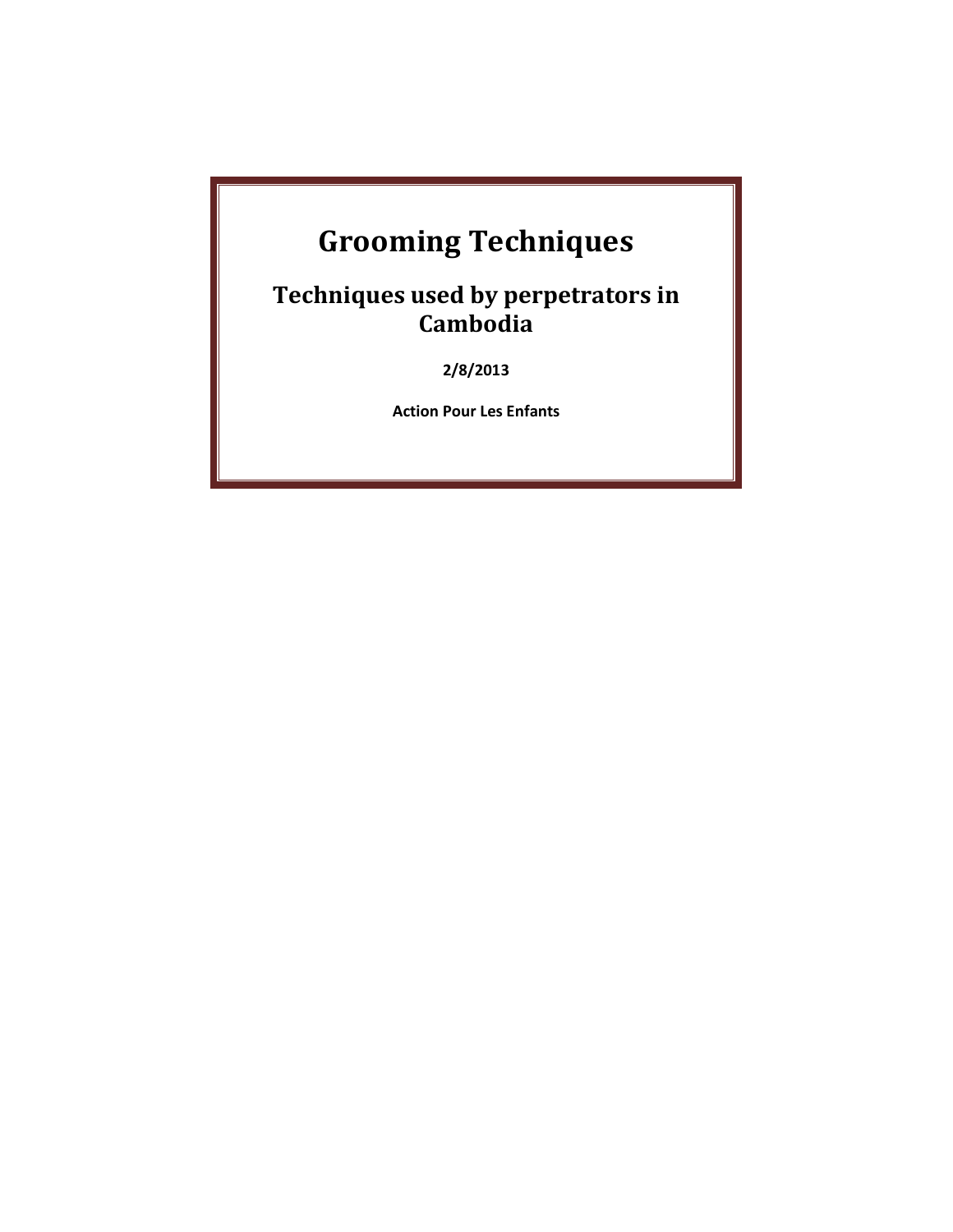# **Table of Content**

| 1.0 Introduction           | page 3  |
|----------------------------|---------|
| 2.0 Methodology            | page 4  |
| 2.1 Data Collection        | page 4  |
| 2.2 Questions              | page 5  |
| 3.0 Results                | page 6  |
| 3.1 Demographics           | page 6  |
| 3.2 First Meeting Place    | page 6  |
| 3.3 Grooming Techniques    | page 7  |
| 3.4 Information Technology | page 9  |
| 3.5 Parents                | page 10 |
| 3.6 Keeping Silence        | page 10 |
| 3.7 Stop                   | page 11 |
| 4.0 Discussion             | page 11 |
| 5.0 Conclusion             | page 11 |
| <b>6.0 Sources</b>         | page 13 |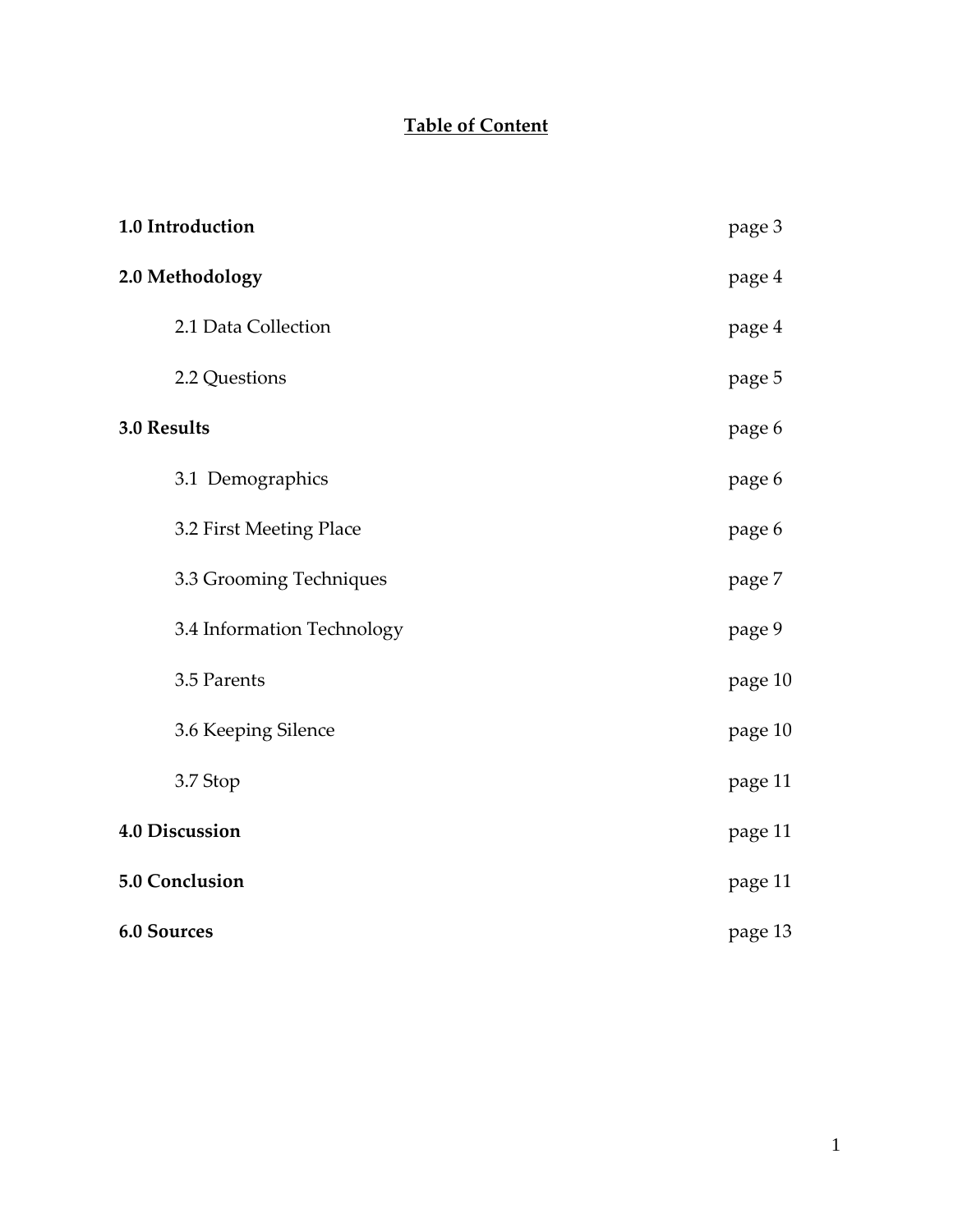### **1.0 Introduction**

Action Pour Les Enfants (APLE) Cambodia is a Non-Governmental Organization (NGO) with no religious and political affiliations. For the past ten years, Action Pour les Enfants has pursued the vision of securing freedom from sexual abuse and exploitation for all children. It has continually worked to protect children from sexual abuse and exploitation, and prosecute those who commit the grave crime of abusing children.

Since the PROTECT project was started in 2003 until the end of 2012, APLE's investigation have led to the arrest of 248 suspects. This eventually led to the successful conviction of 165 offenders. In addition, APLE has provided legal assistance to 501 victims in 252 trials and social assistance to 562 victims in the same period.

Although different types of cases are dealt with, APLE has a focus on street-based exploitation. In general, street-based exploitation is facilitated personally by the sex offender. The first encounter is initiated in a public area and the goal is to establish a sexual relationship with the target. Characteristic for this kind of exploitation, contrary to establishment-based exploitation, offenders are mostly Western and victims mostly boys.

A technique often used in street-based exploitation is grooming. "Grooming", in this publication, is a term that describes the techniques and behaviors that child sex offenders use to develop a relationship of trust, control and dependence with their victims (and often the victims' families and communities). Common techniques for travelling child sex offenders are to provide their victims, the victim's family or the victim's community with monetary support, food and shelter, gifts, holidays and education. The giving or withholding of rewards, in the form of money, gifts or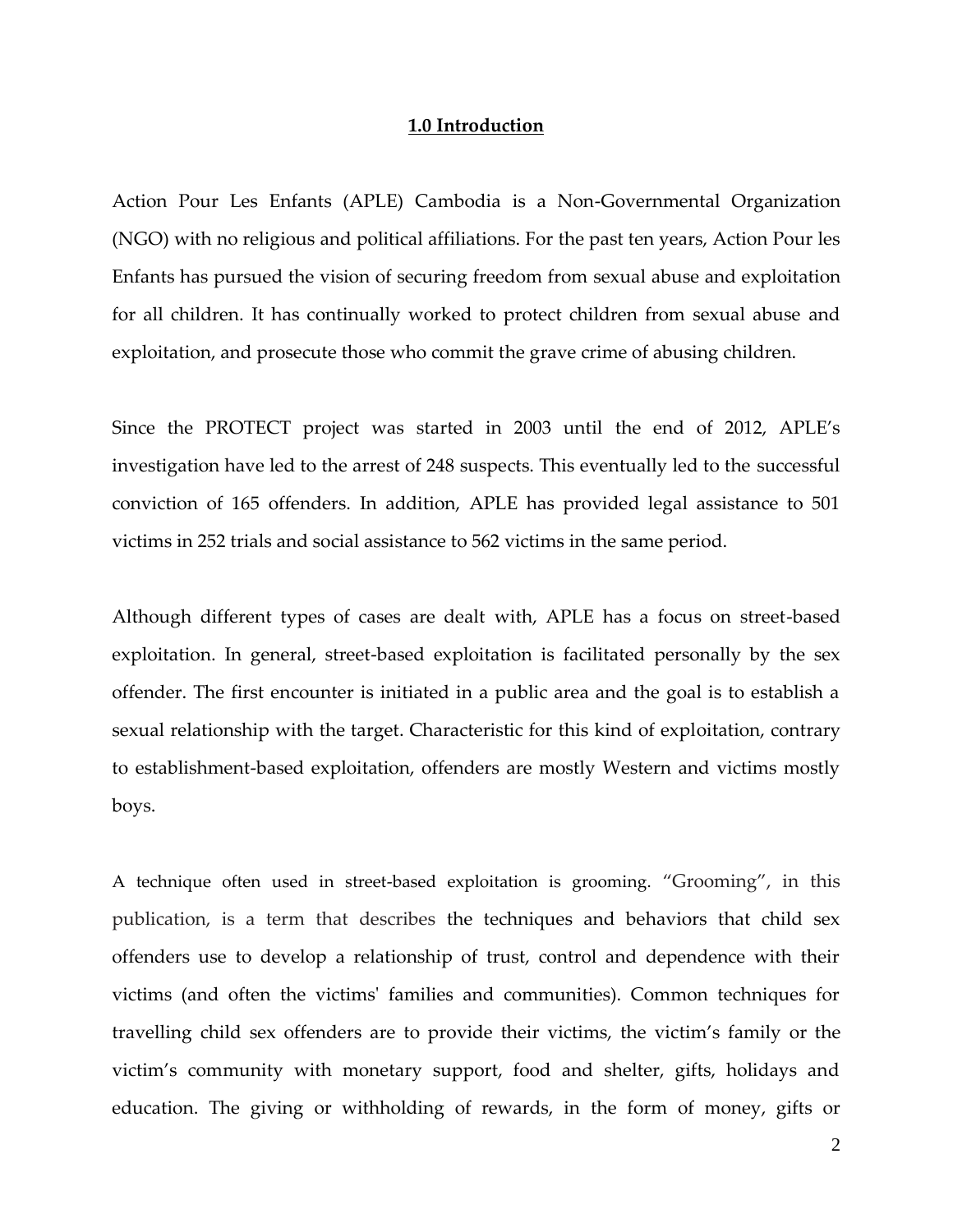attention, can be used in a later stage to misuse the relationship of power. Some offenders develop a 'godfather' relationship with victims and their families. They present themselves as a caring 'uncle' who is only concerned with the best interests of the child, his or her family and the community (Keane, 2006).

25 interviews were conducted with child survivors with whom APLE dealt with in the last ten years. They were asked about the grooming techniques used by the offender. The aim of this research is to provide more insight in how offenders approach children and what tricks they use in order to establish a sexual relationship with their victims.

# **2.0 Methodology**

#### **2.1 Data Collection**

Data was collected between February 2013 and May 2013. In order to prevent the former victims to get more traumatized and to obtain the most valuable from this group of respondents, the following criteria were set:

- Victimization should be at least one year ago.
- Respondent should be at least 12 years of age.
- Suspect should be convicted (cases in which the suspect was convicted by the court of first instance, but the appeal court was still ongoing are allowed).

Respondents had to sign a consent form before the interview started. The consent form explained that the interview could be stopped at any point by the respondent. The respondent could refuse to answer any question he or she did not want to answer. Also they got told that APLE would maintain their confidentiality and his/her identifiable information would not be included in the report. Finally, the respondents were told that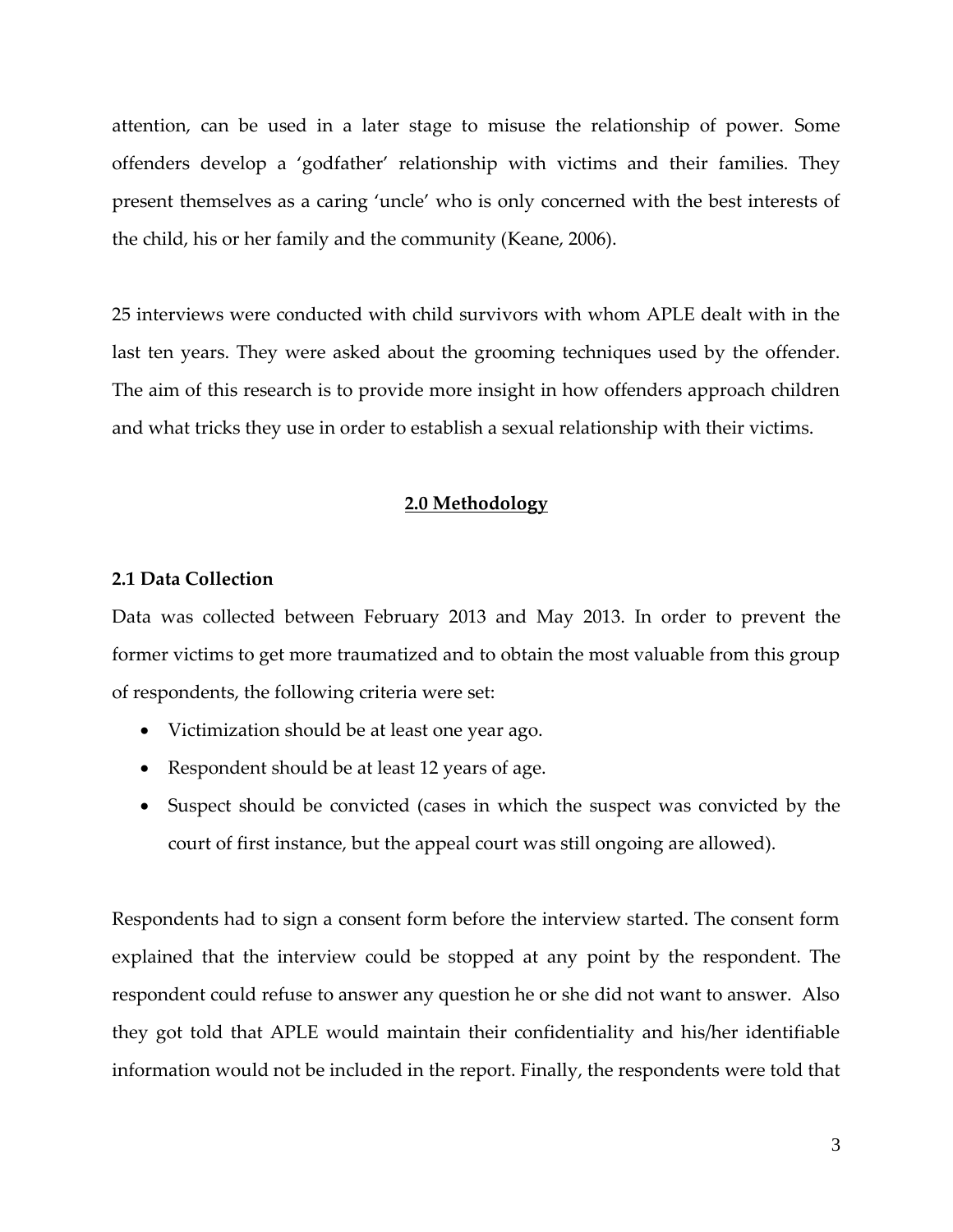the interview would be used in order to get more insight in the approaches of perpetrators.

The interview took place at a location of the respondent's preference.

Both interviewers spoke English and no Khmer. A translator therefore would translate the questions into Khmer and translate the answers into English. The translator was good informed about the objectives of the interview and encouraged to ask the questions in a child-friendly manner.

# **2.2 Questions**

A total of 38 questions were asked to the respondents. The first seven questions were about the background of the respondent. Question 8 until 15 were about the grooming techniques used by the offender. Finally, the questions 16 to 38 were about APLE's services. The results from these last questions are not used in this report. Question 8 until 15 were read loudly to the respondents and they were all open-ended questions. They are listed below:

1: Where did you first meet the perpetrator?

2: Did you go to school at that moment?

3: Ask the following questions and try to get as much information as possible about the contact between the victim and the perpetrator, what did the perpetrator do to get in contact with you, did he ever bring you somewhere, did he ever give you something, did he ever say something about you, can you describe what happened till the moment the perpetrator got arrested?

4. Did the perpetrator ever call you on your phone?

4a: Did the perpetrator ever E-mail you?

4b: Did the perpetrator ever Facebook you?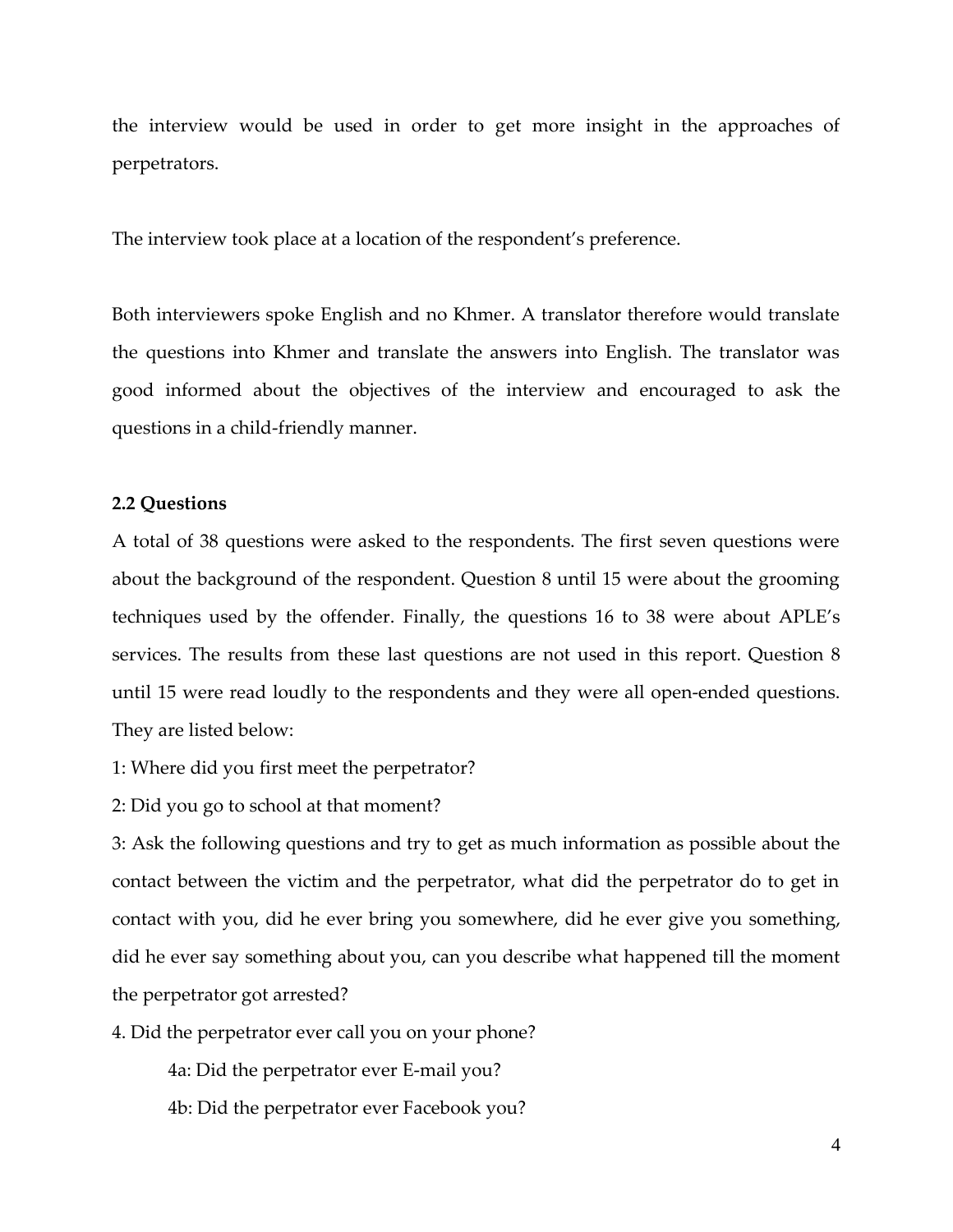5: What did your parent think about the abuser?

5a: Why

6: Were there any adults that knew about the abuse?

7: Did the perpetrator say or do anything after the abuse happened so that no-one would know about the abuse?

8: How did the abuse stop?

When asked about grooming techniques children were invited to tell as much as possible about their contact with the perpetrator. Whenever a child showed, however, a real sense of discomfort we would move on to the next question or even skip all the remaining questions depending on how the child's well-being was evaluated.

# **3.0 Results**

#### **3.1 Demographics**

On average the interviewees were 17.5 years of age during the time they were interviewed. Ten were female (40 percent) and 15 were male (60 percent). Their perpetrators were all male (100 percent). At the time that the interviews were conducted 44 percent of the former victims went to school or some kind of training program. A total of 65 percent of the respondent had a job at the time of the interview. Job differed from garbage collector till motor repairer. 10 percent of the respondents did not have a job and neither attended school.

# **3.2 First Meeting Place**

When asked about the first meeting place most children tell that they met the perpetrator at a public place. This can be at the riverside, at a market or close to a temple or supermarket. Some however tell that the met the perpetrator close or in their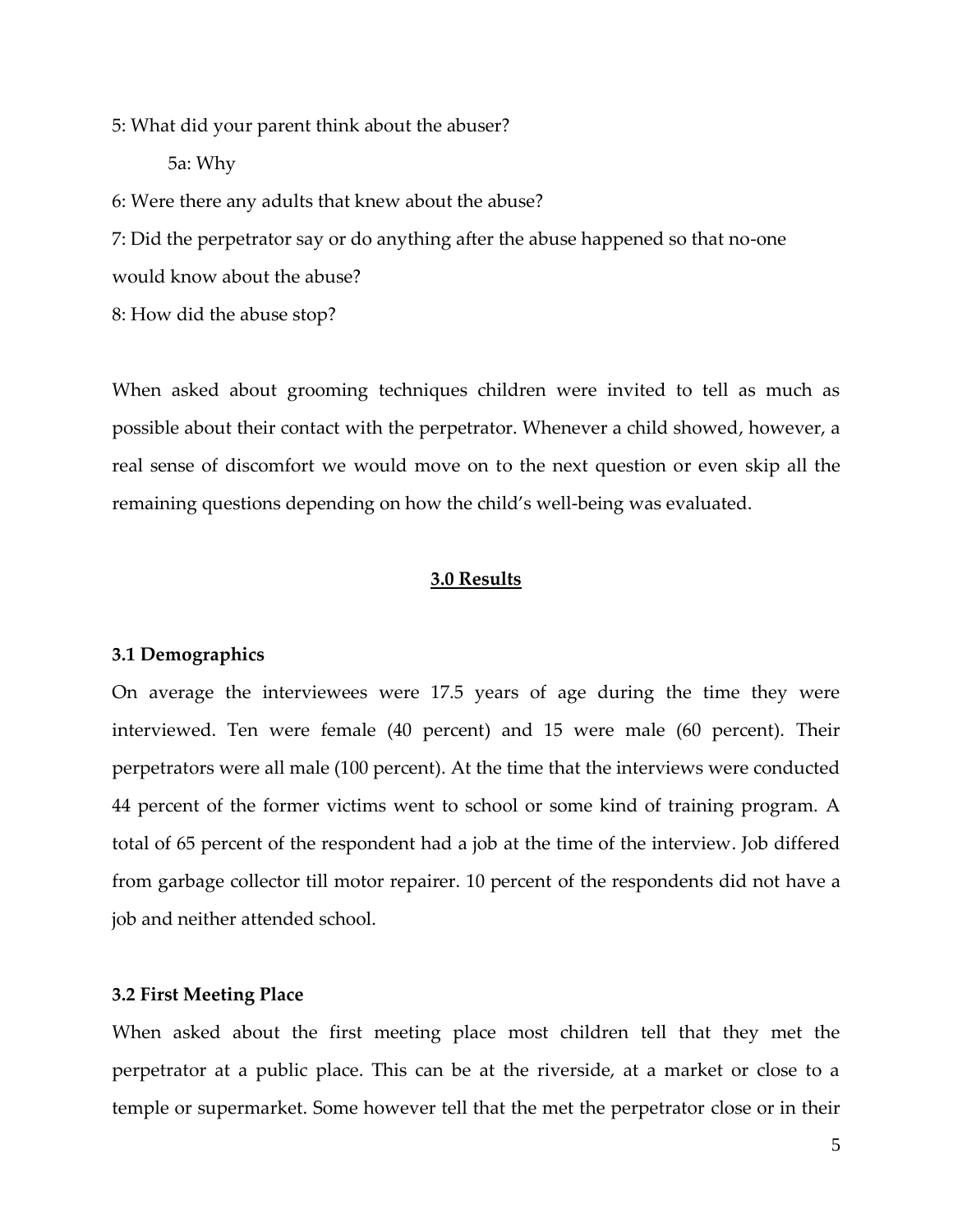work environment. The perpetrator was a teacher at a school for example. Finally, a few children met the perpetrator in the perpetrator's guesthouse or own house.

55 percent of the respondents went to school at the time they met the perpetrator. Slightly less than halve (45 percent) did not go to school when they met the perpetrator. One child says:

*"I stopped school when I met him."*

#### **3.3 Grooming techniques**

Most respondents talk about getting money (65.2 percent), food (47.8 percent), presents (39.1 percent) or clothing (21.7 percent) from the perpetrator. More than 20 percent of the respondents were taken on trips as well. Respondents say about this:

*"He did not say anything, but brought me around sightseeing, gave me food and clothing."*

*"He gave me money. He wanted me to come to his house. The second time he wanted me to come to his house again and I did and watched TV there. He gave me a Coke and I felt asleep. I don't know what happened but the next day I felt hurt. Despite this I kept going to him every day after that."*

*"He brought me to his shop, gave me money, bought me a phone took me to the waterpark and wanted me to work in his shop as a waitress."*

*"He brought me and a friend to the sea and we went on a jet-ski, afterwards he gave money."*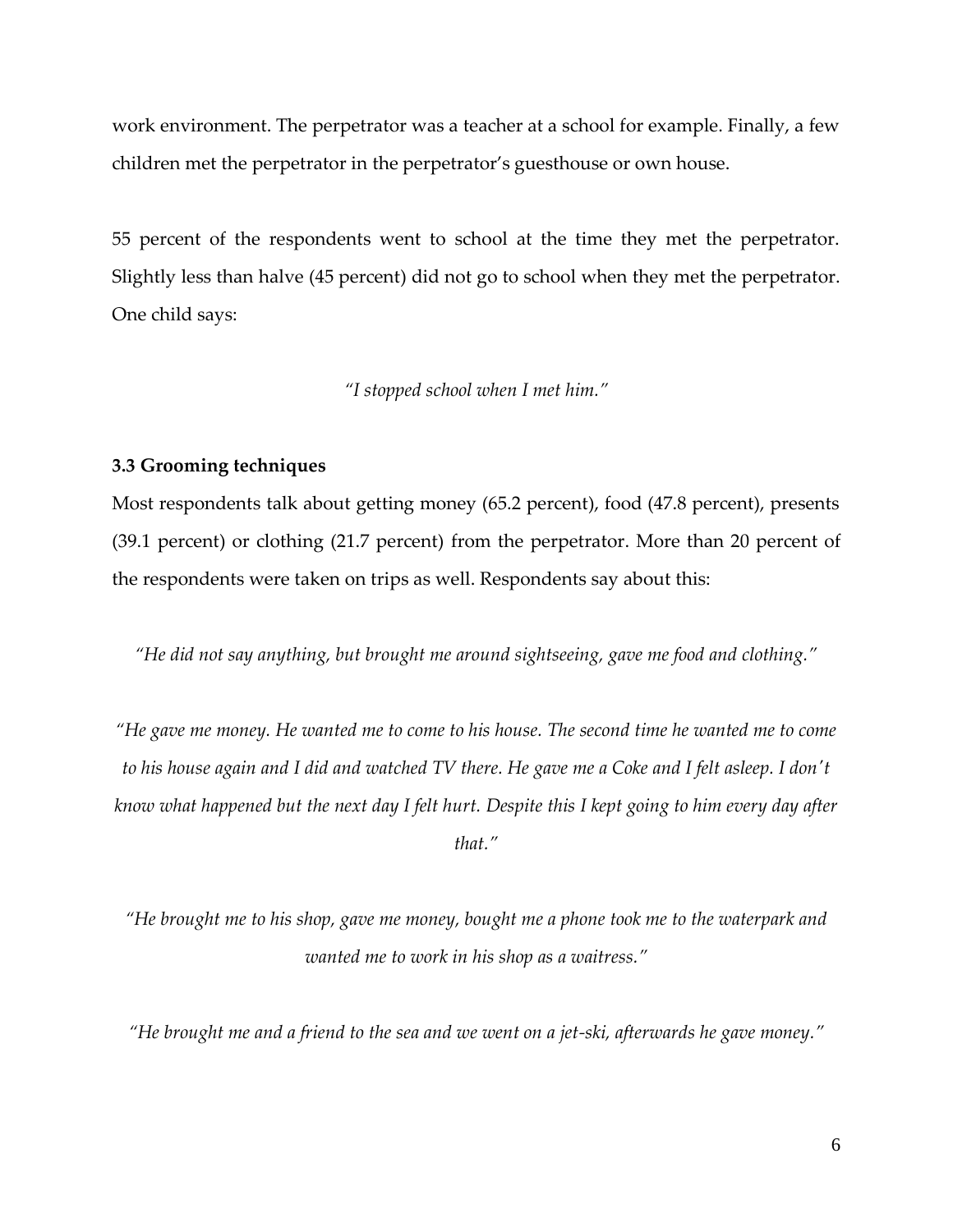*"He gave me money, presents and dinner. He wanted me to buy a phone with the money but I never did because my family did not let me. I was too young to have one."*

More than fifteen percent of the respondents talks about the perpetrator hugging with them. One child speaks about kissing with the perpetrator.

*"When I went swimming he followed me. The touching started after several years."*

| Grooming technique      | Percentage "Yes" | Percentage "No" |
|-------------------------|------------------|-----------------|
| Giving money            | 71.4             | 28.6            |
| Go to his home          | 57.1             | 42.9            |
| Taking out for dinner   | 52.3             | 47.7            |
| Giving presents         | 42.9             | 57.1            |
| Sleep at his place      | 38.1             | 61.9            |
| Giving clothing         | 23.8             | 86.2            |
| Taking on trips         | 23.8             | 86.2            |
| Hugs                    | 19.0             | 81.0            |
| Photo taking            | 14.3             | 85.7            |
| Drugs                   | 14.3             | 85.7            |
| <b>Kisses</b>           | 4.8              | 95.2            |
| Made me change clothing | 4.8              | 95.2            |
| Showed dirty pictures   | 4.8              | 95.2            |

**Table 1: grooming techniques used by the offenders (N = 21)**

One child talks about sex movies he had to see: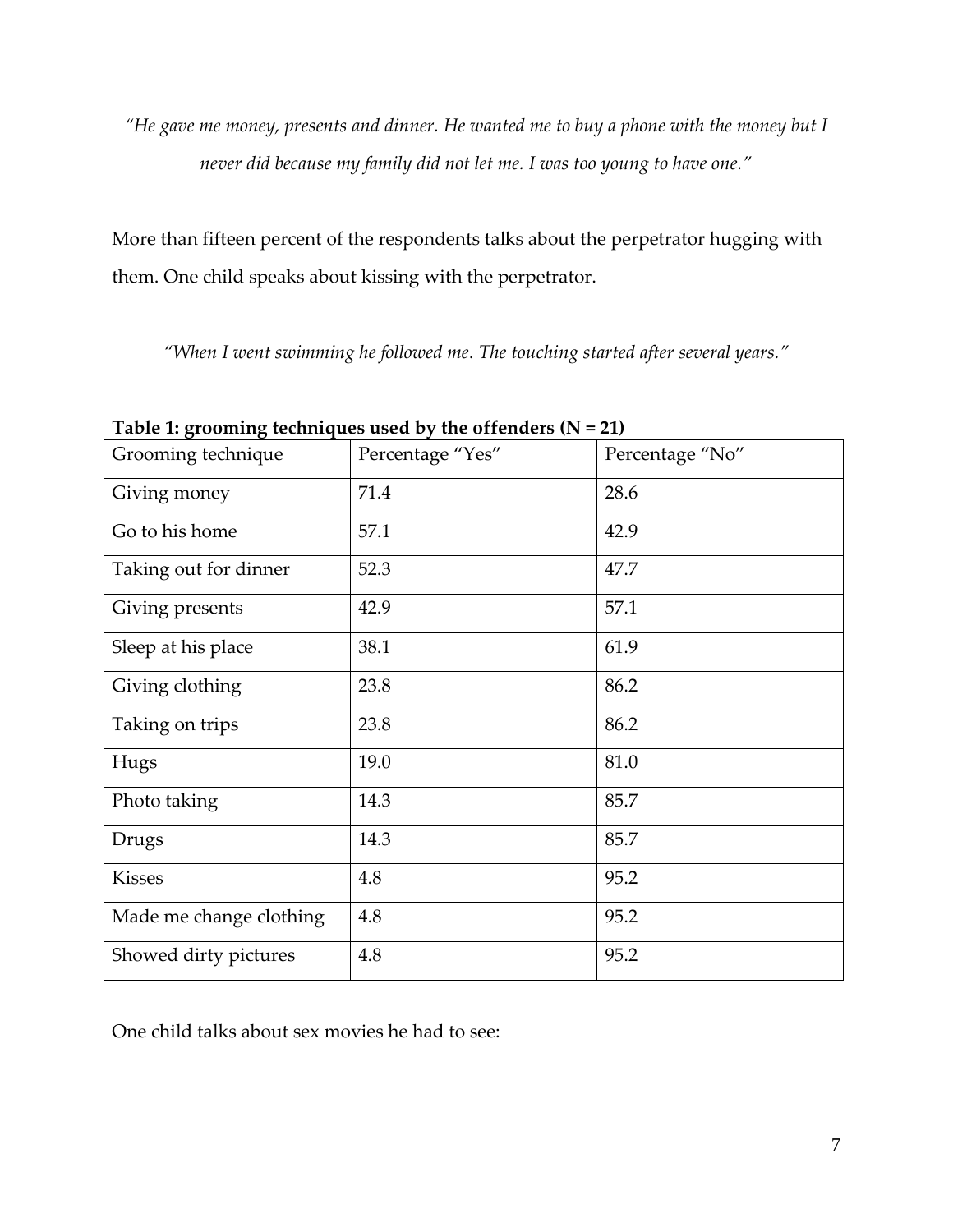*"On the way back home, I cut wood for my family and the foreigner helped me. The next day he helped again and afterwards he showed us a sex movie (showed it to two boys)."* 

Although many people think that child sexual abuse involves violence, only one person talks about clear violence while most children felt as if they were only persuaded:

*"He forced me with a knife to have sex with him."*

*"He asked me to play with his penis and he gave me one dollar. It happened along the road he just persuaded me to do that. It only happened once."*

Three children speak about drugs and alcohol being involved in the grooming process:

*"I greeted him, and he gave me money. After a week I went to his house and there was a friend who knew the perpetrator. When the perpetrator came in he gave me money for drugs (I did not use drugs before that time.)."*

*"Then the perpetrator forced me to drink beer and afterwards he took me to his house where I stayed for five days before they let me go. I lost control over my body during that time."*

*"American took me to his guesthouse and gave me drugs. He took of my clothes while I was unconscious. He promised money if I went with him."*

# **3.4 Information Technology**

Only 14.2 percent of the respondents talks about having contact with the perpetrator through a mobile phone. E-mail and Facebook aren't used as a way communication in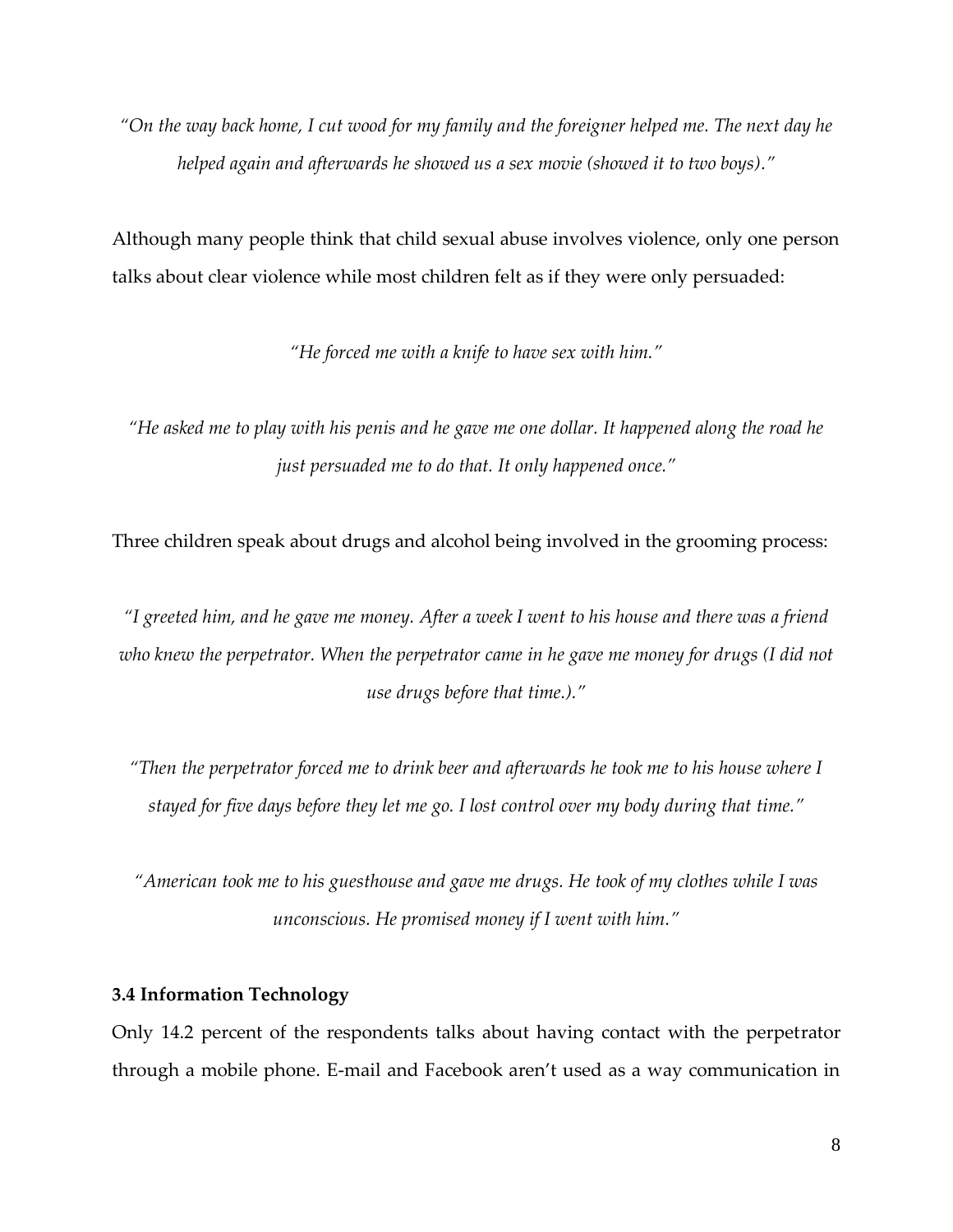any of the cases. This might be due to the fact that most children don't have access to internet.

# **3.5 Parents**

From the 17 respondent who answered this question, 52.9 percent said his or her parents did not know the perpetrator. In 29.4 percent of the cases, however, the parents did know the perpetrator and even liked him. Thus there was personal contact between the perpetrator and the parents of the child. The respondents say the following about this:

*"My parents knew him and thought he was a nice man, because he bought stuff for other people."*

*"My mother knew him and she liked him, because he was like an adoptive father."*

*"My mother knew him and she liked him. She did not know about the abuse"*

# **3.6 Keeping Silence**

More than fifty percent of the respondents tell about tricks used by the perpetrator to keep them silent after the abuse (52.6 percent). Most were kept silent by giving them money or promising money (21.1 percent). Others used a wide variety of techniques:

*"He said he would not take me to his house anymore."*

*"He told me, don't tell anybody. Also he gave me 5000 Riel."*

*"He said, come tomorrow again I will give you money."*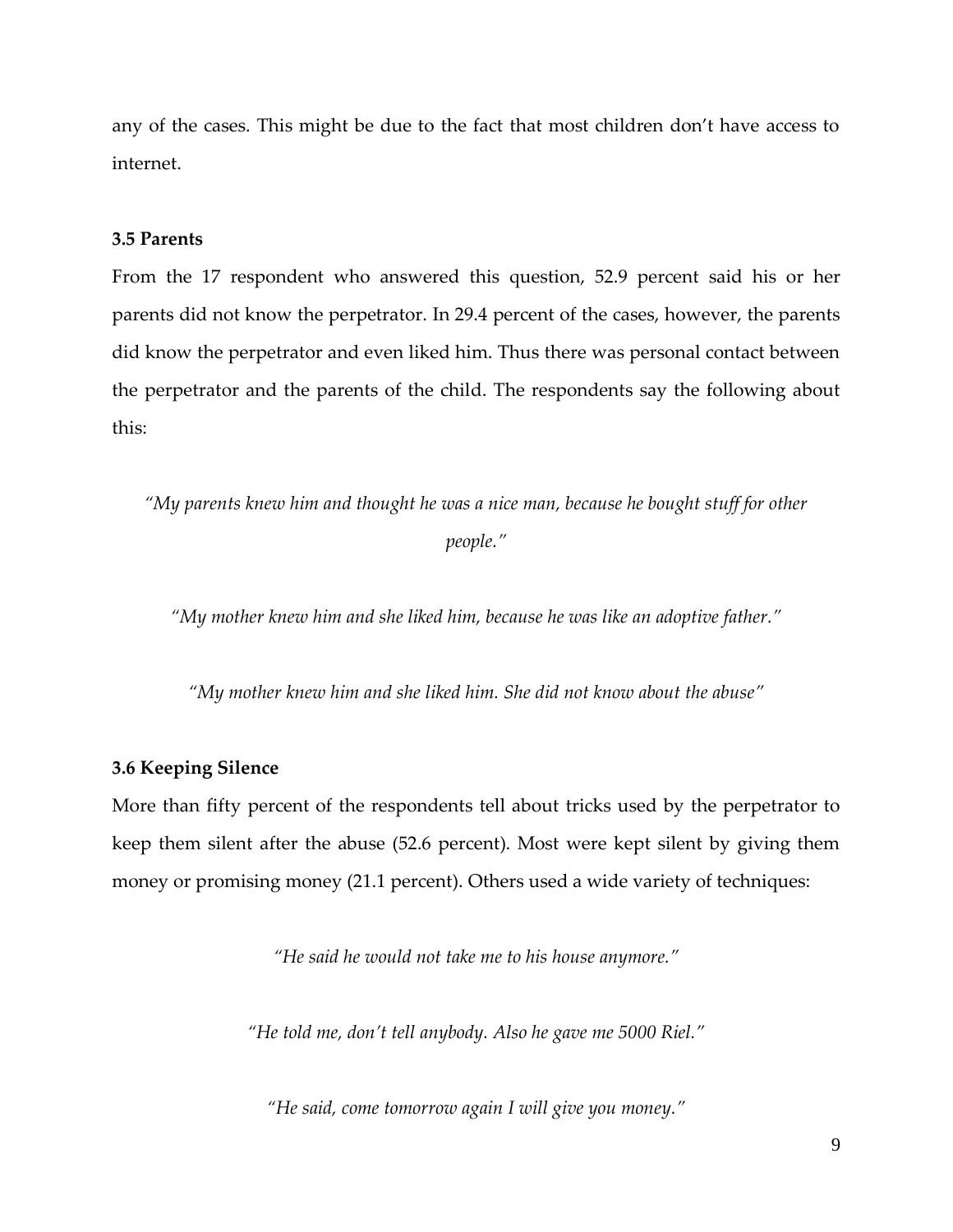*"He told me that if I would tell, he would deny it and nobody would believe me."*

# **3.7 Stop**

Almost seventy percent (68.2) of the respondents tell that the abuse only stopped when the perpetrator was arrested. Only in one case (4.8 percent) the respondent told that the abuse stopped because the respondent did not go there anymore.

# **4.0 Discussion**

This research follows a qualitative approach, involving the use of semi-structured interviews as the primary method to describe the perception and experience of child victims. It is limited in its scope since only 25 victims were interviewed due to time and financial constraints.

Both interviewers were non-Khmer speaking. In order to conduct the interview a translator was needed. The used translation during the interviews, results in information lose and might even have caused some misunderstandings.

This study relies heavily on the memory of the child victims. Their memories may be skewed, exaggerated or the victims may simply have difficulty remembering details.

# **5.0 Conclusion**

Perpetrators meet their victims generally speaking on three different places. The most popular meeting place is in a public place (market, beach, etc.). Other places that were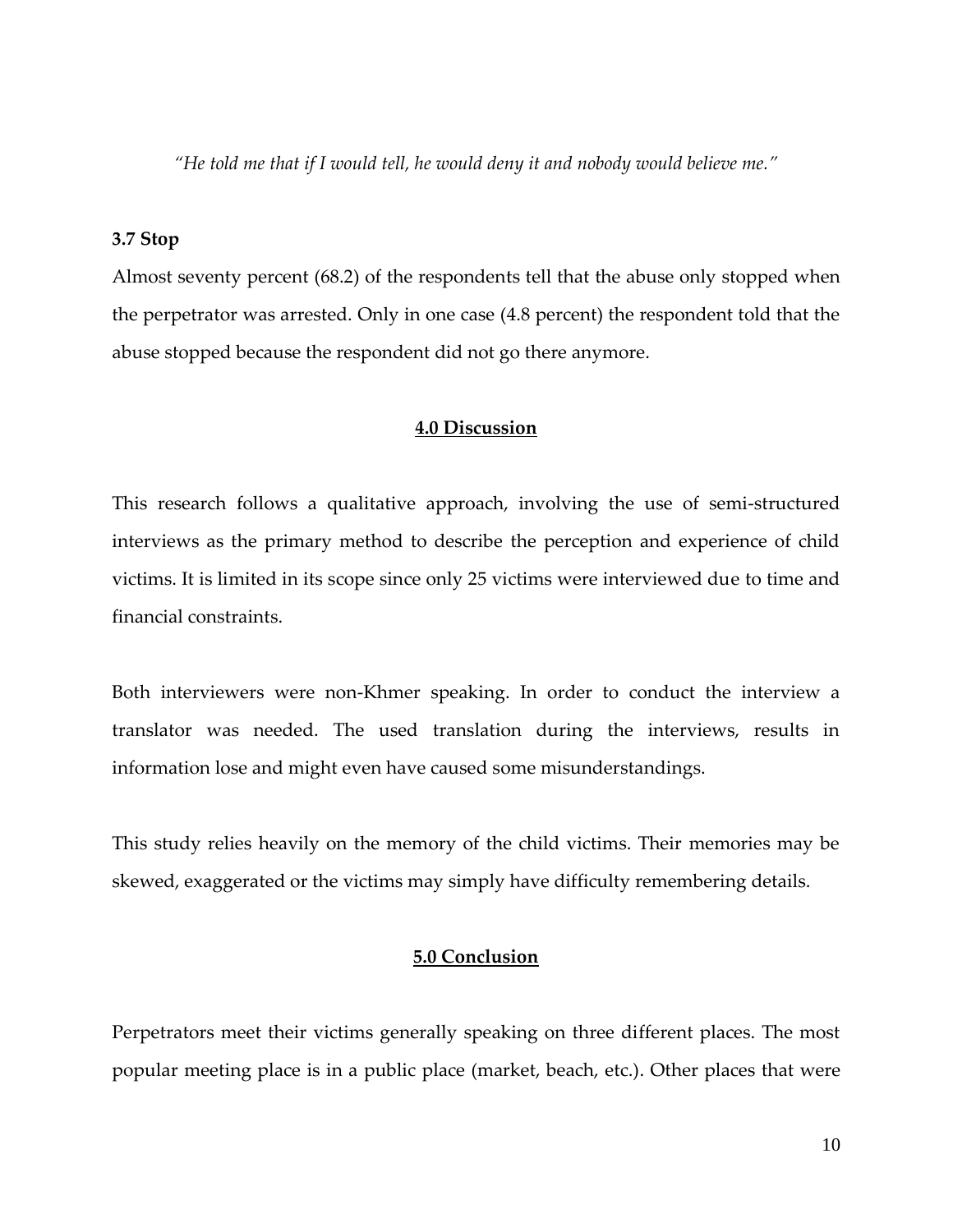mentioned by some respondents were in the house of the perpetrators and at school (perpetrators was a teacher).

Despite the fact that often people think that only children who don't go to school are vulnerable, more than halve of the children did went to school at the time they were victimized. Thus, not only children who don't go to school are vulnerable for streetbased sexual abuse.

Most of the perpetrators give things to the children they try to groom. The gifts can be money, presents, food, clothing or other things of value. Also bringing the children on trips is used as a grooming technique. Two perpetrators brought their victims to swim. This off course gives an excellent opportunity to touch the child during a play.

While some children talk about hugging or kissing with the perpetrator, only one child speaks about violence from the perpetrator. This is in line with the research in this field that children often are persuaded and tricked into sexual activity.

Quite some children speak about going to the house of the perpetrator. There is a lot to gain when it comes to this point. Awareness should prevent children from going to houses of perpetrators.

Some children in this research speak about drugs or alcohol. They tell that the perpetrator give them alcohol or drugs before they abused them.

It is interesting that many of the parents of the victims knew the perpetrator. Even worse, they liked the perpetrator. Child abusers are very good in self-presentation and don't only groom children but also groom their environment. They groom everybody

11